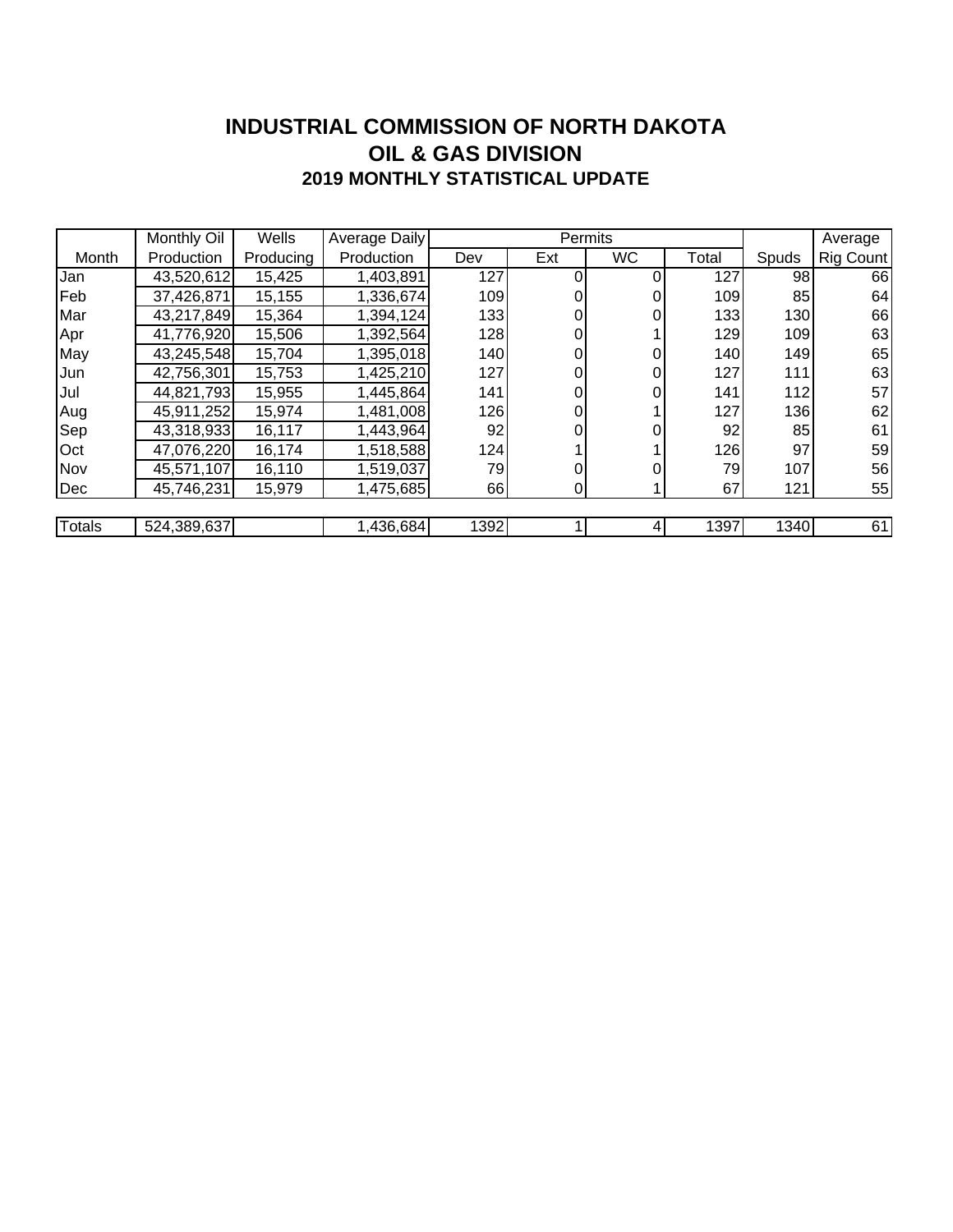### **STATE OF NORTH DAKOTA 2019 COUNTY COMPLETION STATISTICS**

|             | Total | Total           | Development |     | Wildcat |     | Extension |            | Re-Entry    |       |     |       |
|-------------|-------|-----------------|-------------|-----|---------|-----|-----------|------------|-------------|-------|-----|-------|
| Cnty        | Wells | Productive      | Prod.       | Dry | Prod.   | Dry | Prod.     | <b>Dry</b> | Recompleted | Prod. | Dry | Other |
| Bil         |       |                 | ົ           |     |         |     | $\Omega$  |            | ⌒           |       |     | ΩI    |
| Bot         |       |                 |             |     |         |     | 0         |            |             |       |     |       |
| Bow         |       |                 |             |     |         |     | 0         |            |             |       |     |       |
| <b>Bke</b>  | 17    | 13 <sub>1</sub> | 13          |     |         |     | 0         | 0          |             |       |     | 31    |
| Div         | 13    | 12              | 12          |     |         |     | 0         |            |             |       |     |       |
| Dun         | 222   | 217             | 217         |     |         |     | 0         | N.         |             |       |     |       |
| <b>McK</b>  | 416   | 405             | 404         | っ   |         |     | 0         |            |             |       |     | 61    |
| <b>McCl</b> |       |                 |             |     |         |     | 0         |            |             |       |     |       |
| Mou         | 197   | 197             | 197         |     |         |     | 0         |            |             |       |     |       |
| <b>Stk</b>  |       |                 |             |     |         |     | 0         |            |             |       |     |       |
| Wil         | 305   | 298             | 298         |     |         |     | 0         | 0.         |             |       |     |       |
| Total       | 1181  | 1146            | 1145        | 5   |         | ◠   | 0         | 0          | 10          |       |     | 17    |

### **2019 COUNTY DRILLING FOOTAGE**

|             | Development |         | Wildcat |        |       | Extension |       | <b>Re-Entry</b> |               |            |
|-------------|-------------|---------|---------|--------|-------|-----------|-------|-----------------|---------------|------------|
| County      | Prod.       | Dry     | Prod.   | Dry    | Prod. | Dry       | Prod. | <b>Dry</b>      | <b>Others</b> | Footage    |
| <b>Bil</b>  | 65,512      |         |         | 8,299  |       |           |       |                 |               | 73,811     |
| Bot         |             |         |         |        |       |           |       |                 | 4,185         | 4,185      |
| <b>Bow</b>  |             |         |         |        |       |           |       |                 | 8,436         | 8,436      |
| <b>Bke</b>  | 237,131     |         |         |        |       |           |       |                 | 16,351        | 253,482    |
| Div         | 232,647     |         |         |        |       |           |       |                 |               | 232,647    |
| Dun         | 4,615,900   | 48,029  |         |        |       |           |       |                 | 12,570        | 4,676,499  |
| <b>McK</b>  | 8,891,634   | 54,057  | 13,970  |        |       |           |       |                 | 36,957        | 8,996,618  |
| <b>McCl</b> | 27,562      |         |         |        |       |           |       |                 |               | 27,562     |
| Mou         | 4,019,283   |         |         |        |       |           |       |                 |               | 4,019,283  |
| <b>Stk</b>  |             |         |         | 23,292 |       |           |       |                 |               | 23,292     |
| Wil         | 6,179,828   |         |         |        |       |           |       | 13990           | 24,834        | 6,218,652  |
| Total       | 24,269,497  | 102,086 | 13,970  | 31,591 |       |           |       | 13,990          | 103,333       | 24,534,467 |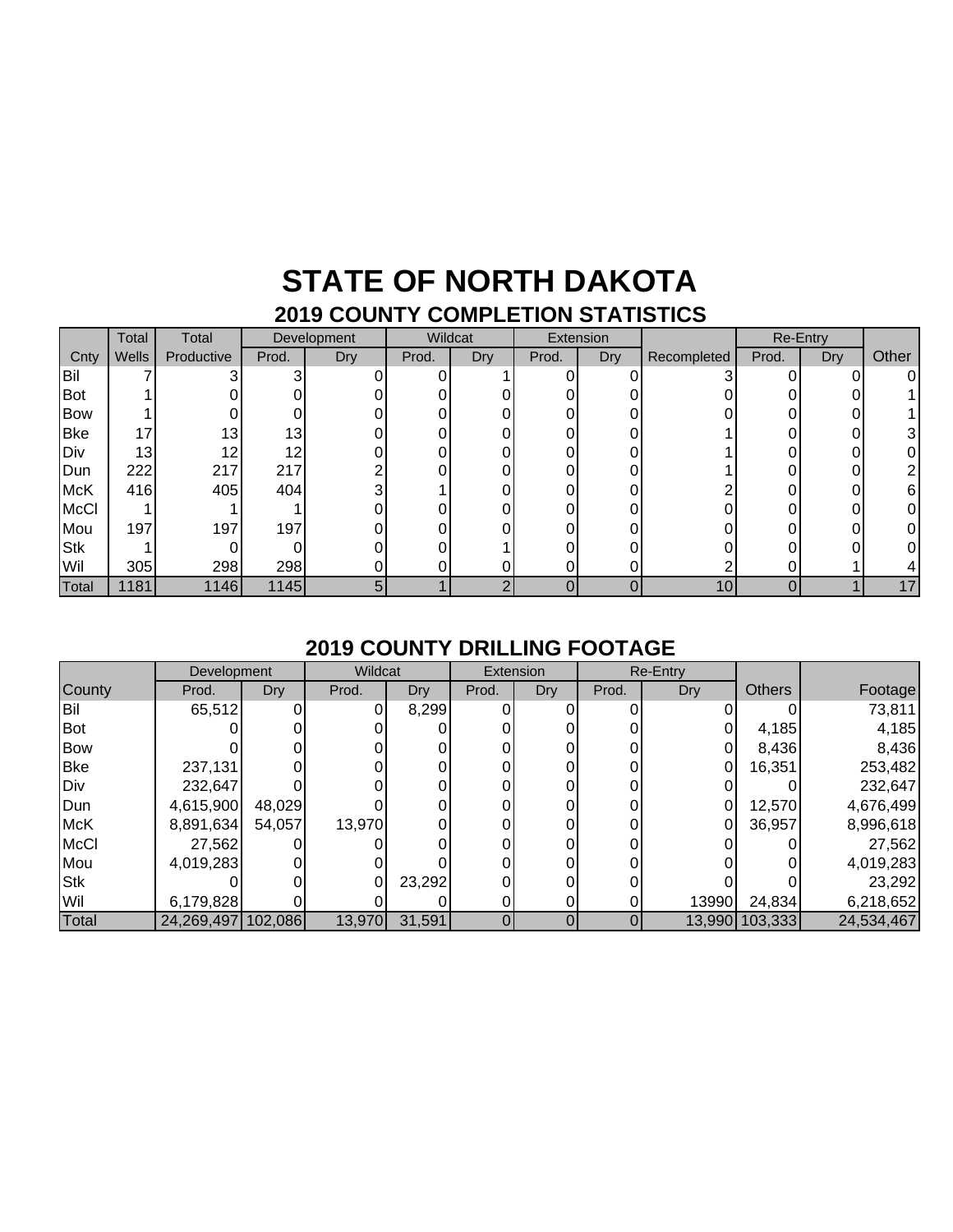## **STATE OF NORTH DAKOTA 2019 STATE-WIDE WELL COMPLETION STATISTICS**

|       | Total | Total      | Development |     | Wildcat |     | Extension |     |             | Re-Entry |     |       |
|-------|-------|------------|-------------|-----|---------|-----|-----------|-----|-------------|----------|-----|-------|
| Month | Wells | Productive | Prod.       | Dry | Prod.   | Dry | Prod.     | Dry | Recompleted | Prod.    | Dry | Other |
| Jan   | 94    | 92         | 91          |     |         | ი   | 0         |     |             | n        | 0   |       |
| Feb   | 72    | 69         | 69          |     |         |     | 0         |     |             |          | 0   | 0     |
| Mar   | 70    | 67         | 67          |     |         |     | 0         |     |             |          | 0   | 3     |
| Apr   | 101   | 99         | 99          |     | ი       |     | 0         |     |             |          | 0   | 0     |
| May   | 114   | 111        | 111         |     |         |     | 0         | 0   |             | 0        | 0   |       |
| Jun   | 142   | 138        | 138         |     | ი       | n   | 0         | ∩   |             | ი        | 0   | 3     |
| Jul   | 146   | 144        | 144         |     | ი       |     | 0         |     |             |          | 0   | 0     |
| Aug   | 110   | 106        | 106         | 0   |         |     | 0         |     |             |          | 0   | 3     |
| Sep   | 121   | 115        | 115         |     | ი       |     | 0         | ŋ   |             | n        | 0   | 4     |
| Oct   | 104   | 100        | 100         |     |         |     | 0         |     |             |          |     | 2     |
| Nov   | 62    | 60         | 60          |     | ი       |     | 0         |     |             | ი        |     | 0     |
| Dec   | 45    | 45         | 45          | 0   |         |     | $\Omega$  | 0   |             |          |     | 0     |
|       |       |            |             |     |         |     |           |     |             |          |     |       |
| Total | 1181  | 1146       | 1145        | 51  |         |     |           | 0   | 10          |          |     | 17    |

### **2019 STATE-WIDE DRILLING FOOTAGE**

|       | Development        |            | Wildcat |        | Extension |     | Re-Entry       |            |                | Monthly    |
|-------|--------------------|------------|---------|--------|-----------|-----|----------------|------------|----------------|------------|
| Month | Prod.              | <b>Dry</b> | Prod.   | Dry    | Prod.     | Dry | Prod.          | <b>Dry</b> | <b>Others</b>  | Footage    |
| Jan   | 1,958,138          | 10,281     | 13,970  |        |           |     |                |            | 5,635          | 1,988,024  |
| Feb   | 1,457,636          | 21,613     |         |        |           |     |                |            |                | 1,479,249  |
| Mar   | 1,372,040          |            |         |        |           |     |                |            | 21,247         | 1,393,287  |
| Apr   | 2,131,878          |            |         |        |           |     | 0              |            |                | 2,131,878  |
| May   | 2,419,576          | 22,163     |         |        |           |     | $\Omega$       |            | 5,678          | 2,447,417  |
| Jun   | 2,954,705          | 11,224     |         |        |           |     |                |            | 18,422         | 2,984,351  |
| Jul   | 3,067,468          |            |         | 23,292 |           |     | 0              |            |                | 3,090,760  |
| Aug   | 2,203,100          |            |         |        |           |     | 0              |            | 17,022         | 2,220,122  |
| Sep   | 2,406,371          |            |         |        |           |     |                |            | 22,174         | 2,428,545  |
| Oct   | 2,098,422          |            |         |        |           |     | $\overline{0}$ |            | 13,155         | 2,111,577  |
| Nov   | 1,276,321          | 36,805     |         | 8,299  |           |     | $\Omega$       | 13990      |                | 1,335,415  |
| Dec   | 923,842            |            |         |        |           |     |                |            |                | 923,842    |
|       |                    |            |         |        |           |     |                |            |                |            |
| Total | 24,269,497 102,086 |            | 13,970  | 31,591 |           |     | 0              |            | 13,990 103,333 | 24,534,467 |